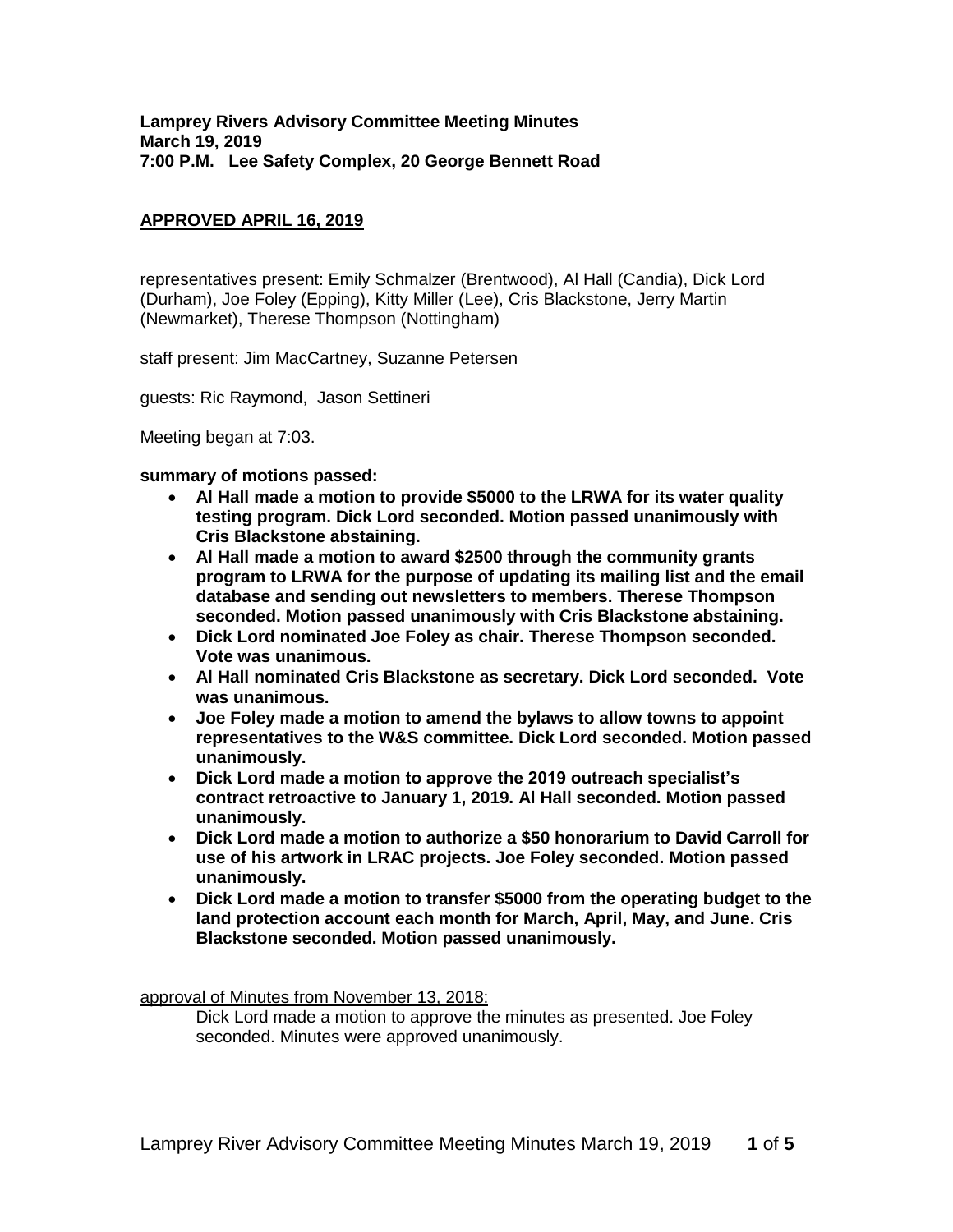financial report:

Bank reconciliation, budget YTD, book sales, and land protection account reports were reviewed with no concerns noted.

# outreach, recreation, and history workgroup update:

- The group made the following recommendations regarding the community grants program:
	- o a cap of \$6000 as a compromise between potentially insufficient \$5000 and harder-to-manage \$7500
	- o no deadline for applying, but once a grant is approved, rigorous attention to completing the project within 6 months
- Work on the Route 87 kiosk and Thompson Forest kiosk is progressing.
- The recreation map is being revised to add four new sites and site descriptors.
- David Carroll video footage was reviewed. Probable topics are "Beginning a Conversation about Land Conservation" goals beyond access for people and turtles as indicator species for habitat integrity.

land protection:

- Several big projects were approved for funding in December. The account is now insufficient to support the land protection administrator and major work on projects will be winding down.
- The land protection map should be updated to reflect the projects completed in 2018. This will cost \$300 and should be charged to the land protection account.

#### project review:

- Deerfield: Eversource proposes to install grounding rings to 111 existing utility poles along the Deerfield boundary. The project traverses several wetlands with threatened species. The group recommended that NHDES require an on-site inspector to check for rare species prior to deployment of equipment and certify that sites are returned to satisfactory condition upon completion.
- Newfields: Applicant submitted paperwork for a wetland crossing, but the larger project is to build a subdivision of eleven lots that are approximately .5 acre each.
	- o The site has numerous Natural Heritage Bureau reports for 5 species of concern and the habitat is on the NH list of most endangered natural communities.
	- o At least three of the proposed lots will be built on or adjacent to wetlands.
	- o Great concern was noted that significant changes in hydrology and ecological damage to this prime wildlife area from development are likely.
	- o The letter to abutters was misleading and underrepresented impacts.
- Epping: The applicant would like to demolish an existing apartment building and build 3 new duplex buildings and a 12 unit apartment house. Key comments focused on adding Ts or elbows to catch basins, defining who will manage and maintain stormwater infiltration features, and requiring Sno-pro certification to reduce salt application on site.
- Newmarket:
	- $\circ$  Applicant would like to expand existing house, replace septic system, and run utility lines to his dock and boat house. No substantial impacts to the river are expected. It was recommended that the landowner add more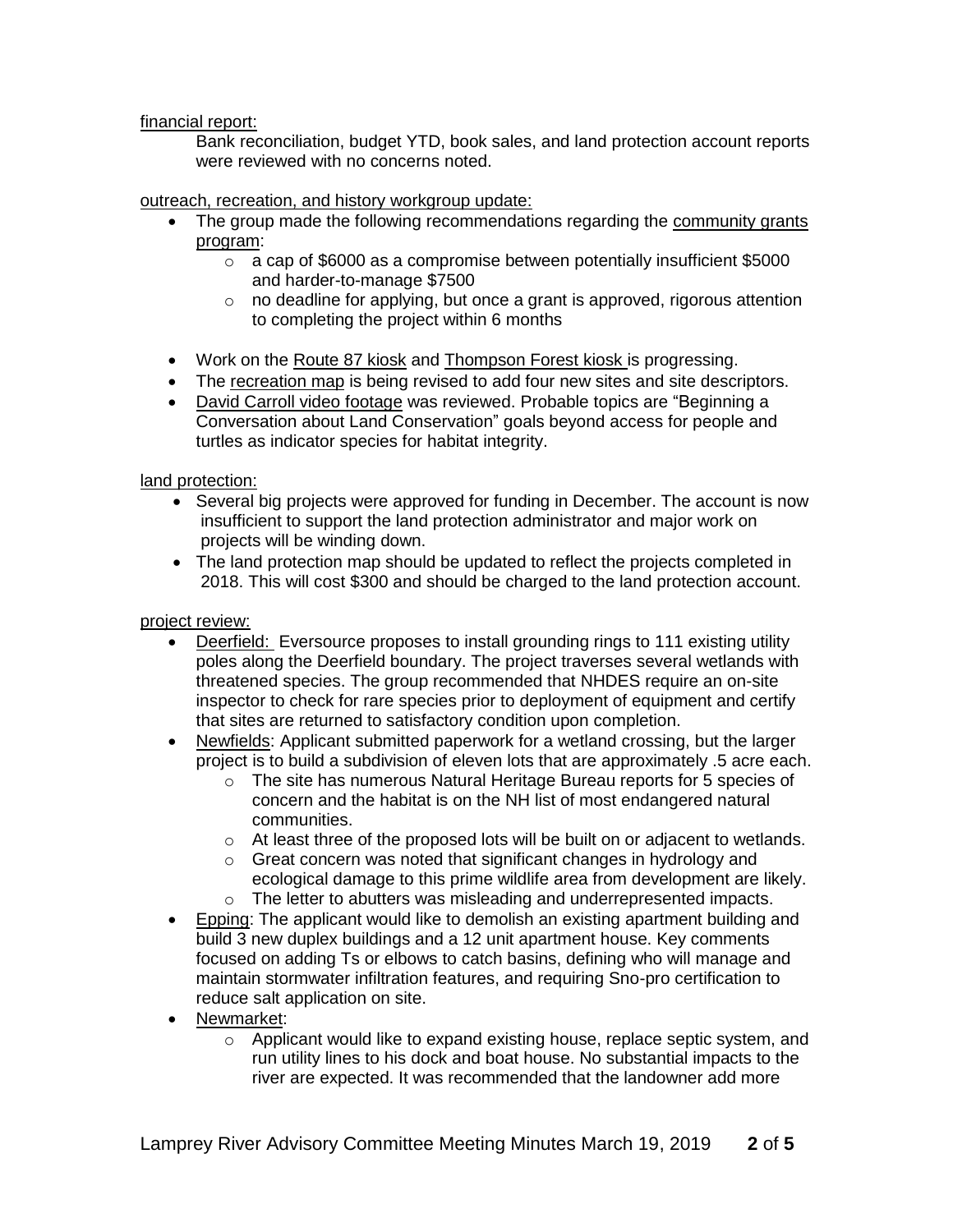shrubs and trees to make the buffer zone more nearly conforming to current standards.

- $\circ$  Macallen Dam safety improvements. No concerns noted other than the impoundment drawdown should be timed to accommodate spotted and Blanding's turtles that might be seeking hibernacula and to avoid mass stranding of freshwater mussels.
- change in process: The project review chair noted difficulty signing for applications at home and trying to send needed information to workgroup members. A potential new representative offered to have these plans sent to his office where he has access to big, high speed scanners. The current chair will continue to receive plans at his house until the new representative is appointed.

### water quality:

Anne Lightbody will be supervising an undergraduate student to analyze existing data relating to possible heavy metal and phosphorus contamination. He will be working for at least 3 months and possibly through the summer. The group was leaning away from analysis of organic compounds at this time.

### LRWA business:

- Cris Blackstone made a formal request for \$5000 to be used for water quality training, testing, and equipment. This is generally a standard item on the budget. **Al Hall made a motion to provide \$5000 to the LRWA for its water quality testing program. Dick Lord seconded. Motion passed unanimously with Cris Blackstone abstaining.**
- Cris Blackstone made a request for \$2500 through the community grants program for the purpose of rejuvenating the LRWA membership by updating the LRWA mail list and email list and sending out two rounds of newsletters in 2019. Joe Foley requested that LRWA seek new LRAC representatives in its communications with members. **Al Hall made a motion to award \$2500 through the community grants program to LRWA for the purpose of updating its mailing list and the email database and sending out newsletters to members. Therese Thompson seconded. Motion passed unanimously with Cris Blackstone abstaining.**

#### town updates:

- Newmarket: The wetlands permit for Macallen Dam has been submitted. Work should begin in late summer/early fall.
- Nottingham: Therese Thompson has presented the 2018 annual report and spoken with town leadership about a potential community grant to support the town's master plan revision.
- Epping: Citizens voted to sunset zoning variances after 3 years. Prior to the vote, variances could have been deemed to be in effect in perpetuity.
- Durham: Dick Lord presented the 2018 annual report and it was well received by the town council. He was disappointed that the one-page report was not published in the town annual report.
- Brentwood: While not in the Lamprey River watershed, citizens voted to spend \$125,000 for land protection in town.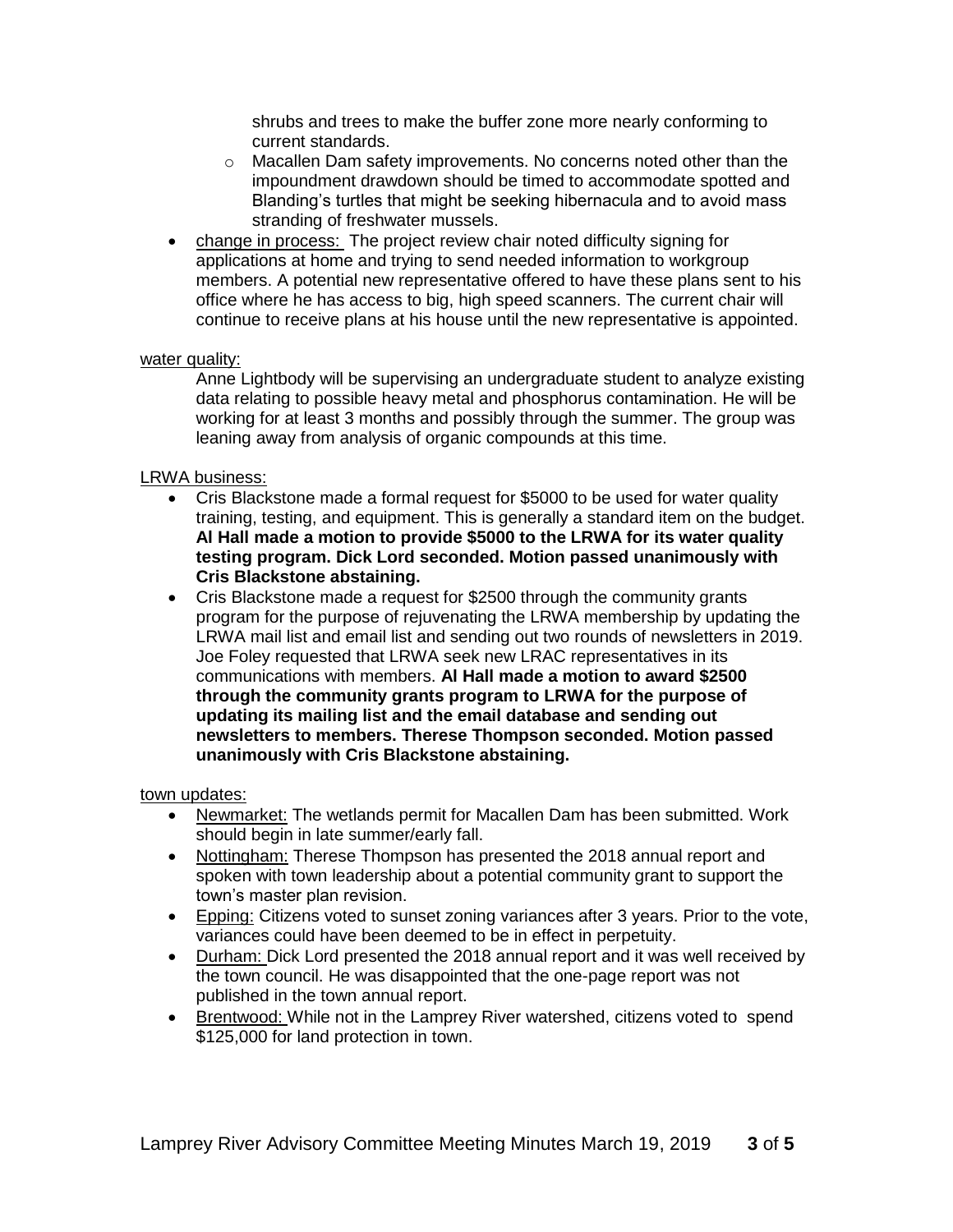election of chair and secretary:

- **Dick Lord nominated Joe Foley as chair. Therese Thompson seconded. Vote was unanimous.**
- **Al Hall nominated Cris Blackstone as secretary. Dick Lord seconded. Vote was unanimous.**

#### appointment process of W&S and LAC representatives:

RSA 15-A requires all state appointed volunteers to submit a financial disclosure statement to the secretary of state. This law was enacted in 2006 and LAC representatives were never aware of this law until December of 2018 when the NHDES commissioner was made aware by pending legislation that will assess late fees and penalize non-compliance with a fine of up to \$5000. The financial disclosure form is a public record. The NHDES commissioner and the NHRMPP director have addressed the NH House to argue that LAC representatives have no authority to spend state funds, award state contracts, or in any way influence the distribution of state money. Their arguments had no sway. The bill will now head to the senate for consideration. LAC representatives in LRAC and along other rivers have indicated that they will resign if this bill is passed. All LAC representatives are currently required to be nominated by towns in the designated rivers and officially appointed by the NHDES commissioner. If HB150 passes and penalties for noncompliance are established, the only recourse will be to seek an amendment to RSA483 to redefine the process of LAC representative appointment.

The LRAC is in a unique position in New Hampshire due to the W&S designation. When first formed, having the NHDES commissioner appoint representatives to the state and federal programs was a convenient way to handle the two separate programs. Other W&S river groups in other states can appoint representatives through town councils and boards of selectmen and also through the National Park Service. Appointment of representatives from non-W&S towns can also be handled by towns or the NPS if the W&S towns request upstream representation.

### **Joe Foley made a motion to amend the bylaws to allow towns to appoint representatives to the W&S committee. Dick Lord seconded. Motion passed unanimously.**

It was explained to attendees at the meeting that this vote does not actually amend the current by-laws, but starts the two month process by establishing that the committee is willing to move forward with notification and a future vote for approval.

FY2020 budget:

Jim MacCartney will create a draft budget to be discussed at the April meeting. All workgroup chairs were requested to provide a 1-2 sentence to the outreach specialist before March 29 outlining key projects and their expected cost for next year.

#### outreach specialist contract for 2019:

**Dick Lord made a motion to approve the 2019 outreach specialist's contract retroactive to January 1, 2019. Al Hall seconded. Motion passed unanimously.**